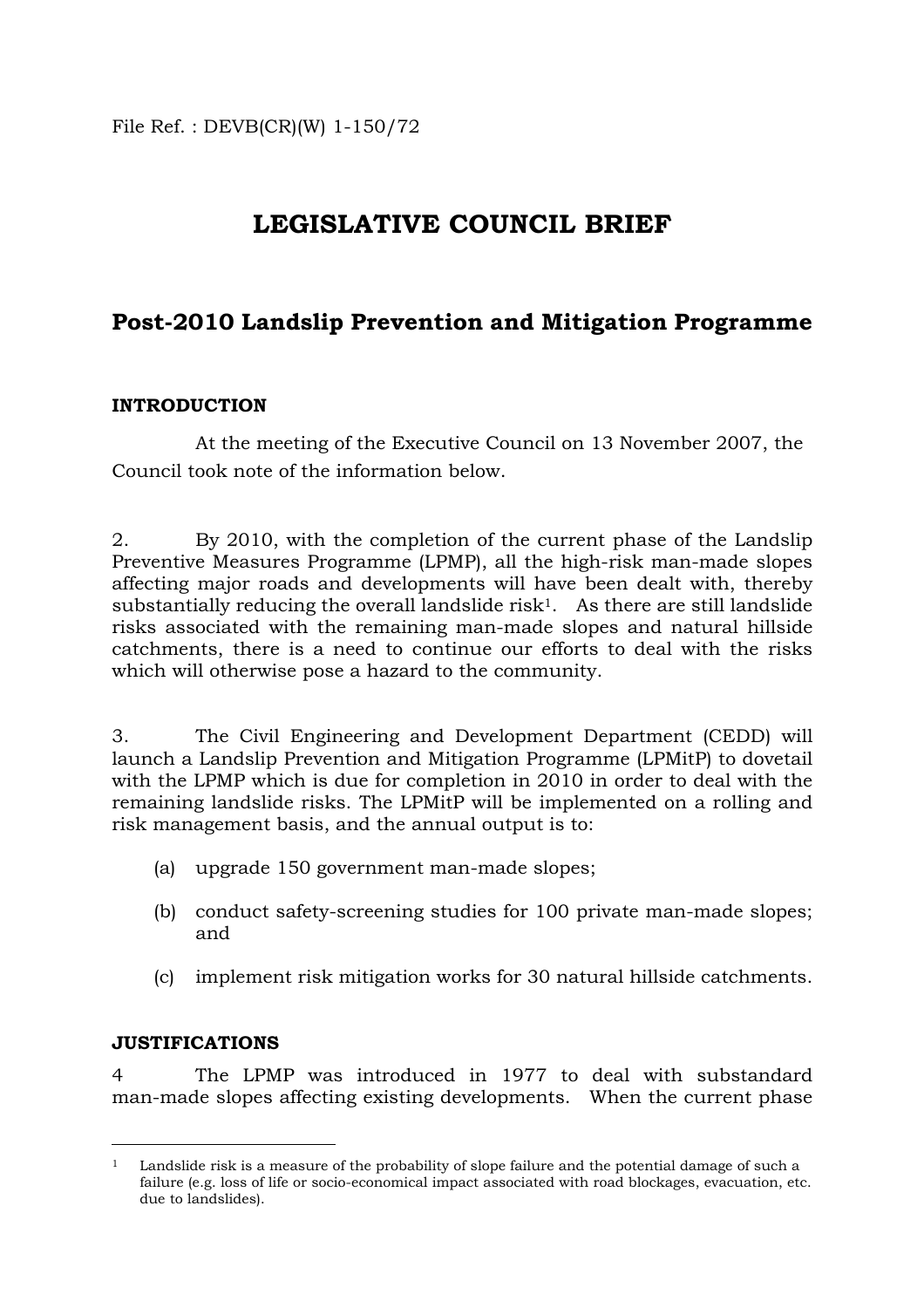of the LPMP is completed in 2010, a total of about 7 000 man-made slopes will have been upgraded under the LPMP. The cumulative expenditure up to 2010 is about \$13 billion with an average annual expenditure of \$900 million from 2000 to 2010. By 2010, the overall landslide risk from man-made slopes will be substantially reduced to less than 25% of that existed in 1977, reaching a reasonably low level<sup>[2](#page-1-0)</sup> that is commensurate with the international best practice in risk management. Further details about the contribution of the LPMP to slope safety in Hong Kong are set out in paragraphs 19 to 22 below.

5. Upon completion of the LPMP in 2010, there are still remaining landslide risks that pose a hazard to the community. The majority of the remaining landslide risk comes from two main groups of slopes, apart from slopes affecting squatters<sup>3</sup>:

- (a) about 15 000 man-made slopes with moderate risk (including 10 000 slopes affecting frequently used roads, footpaths, public waiting areas, etc. and 5 000 slopes formed or treated over 20 years ago with less robust technology, i.e. 'old technology' slopes); and
- (b) about 2 700 natural hillside catchments with known hazards and close to existing buildings and important transport corridors.

6. If investment in slope safety is not maintained, landslide risk will progressively increase with time due to slope degradation and encroachment of more urban development or redevelopment on steep hillsides. This will cause, in addition to risk to life, significant economic losses and social disruption as a result of road blockages and building evacuation due to landslides, thereby compromising public safety, sustainable development and Hong Kong's reputation as a modern metropolitan city and tourist hub. Therefore, the LPMitP will be implemented to deal with the remaining man-made slopes and natural hillside catchments.

### **(A) Man-made Slopes**

7. In view of the large number of remaining substandard man-made slopes, it is neither practical nor cost effective to deal with all these slopes within a short period of time. In a value-for-money audit on 'Slope Safety

 $\overline{a}$ 

<span id="page-1-0"></span><sup>2</sup> This is denoted as 'As Low As Reasonably Practicable' (ALARP) level, according to risk management terminology. Quantitative risk assessment methodology has been used in management of landslide risk in Hong Kong. The risk standards adopted are similar to those for managing the risk of Potentially Hazardous Installations (PHI). The principle of controlling landslide risk within the ALARP level is to attain a high level of slope safety that is practically achievable and at par with that required for PHI.

<span id="page-1-1"></span><sup>&</sup>lt;sup>3</sup> There are about 3 000 man-made slopes affecting squatters. The current approach to manage the landslide risk to squatters is to rely on clearance, which includes compulsory clearance when immediate and obvious danger affecting squatters is identified, public education, erecting warning signs in vulnerable squatter areas and issue of Landslip Warning.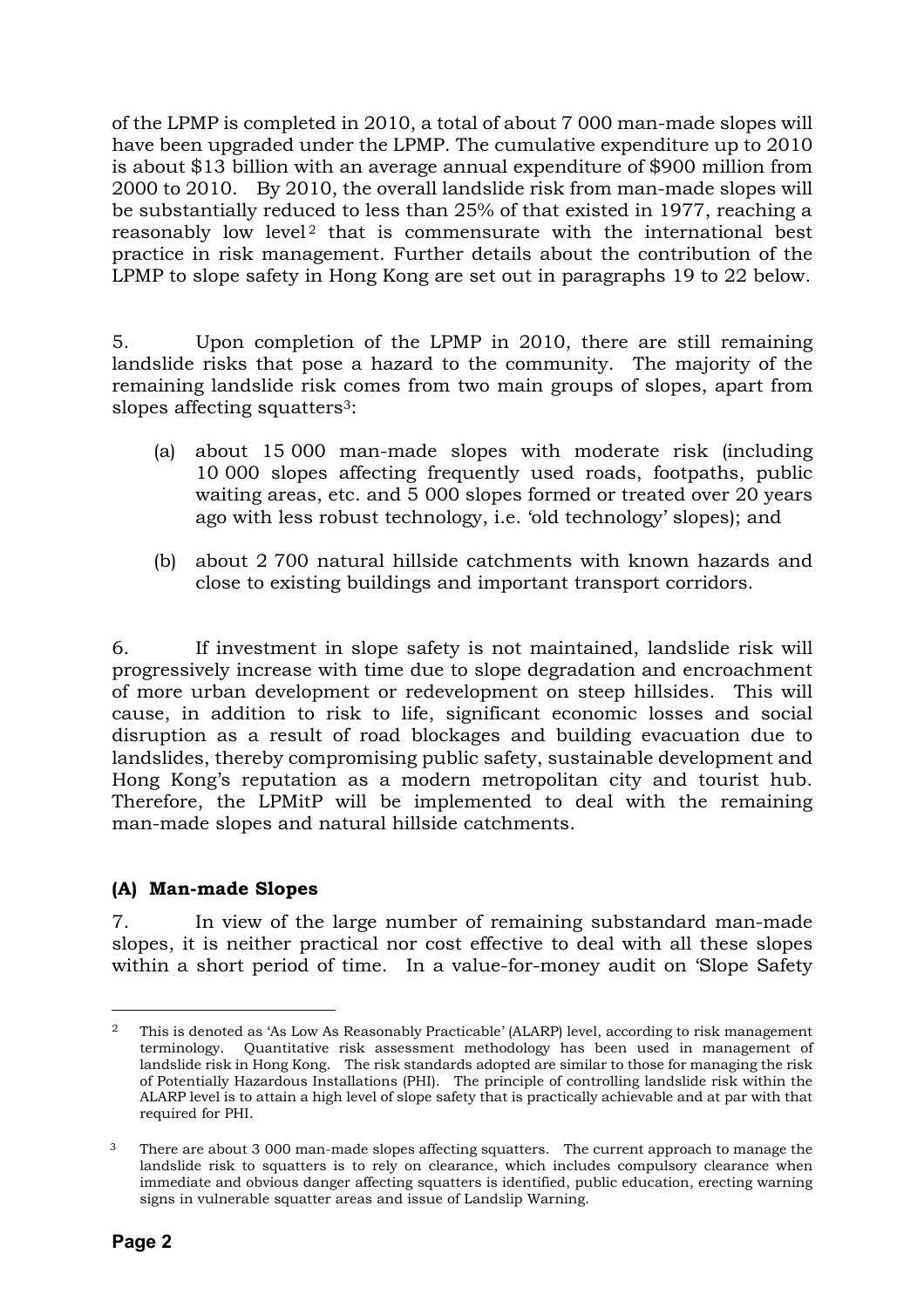and Landslip Preventive Measures' completed in 2002, the Director of Audit recommended the formulation of a long-term plan for total retrofitting of the remaining substandard man-made slopes. Following a review, the then Secretary for the Environment, Transport and Works reported in 2005 to the Director of Audit that adopting a 'total retrofit' approach was not appropriate. In the post-2010 LPMitP, a more pragmatic and cost effective approach will be adopted to identify and rectify those potentially problematic man-made slopes of moderate risk.

8. In this regard, the annual output of upgrading 150 government man-made slopes under the LPMitP aims at dealing with, on an annual rolling basis, the worst 1% of the remaining slopes, e.g. those at a more advanced state of degradation with signs of distress or past instabilities. We will also select 100 private man-made slopes for safety-screening each year to establish prima facie evidence for service of Dangerous Hillside Orders under the Buildings Ordinance to require the private owners to upgrade their slopes. From an outcome perspective, this risk management approach is the most cost effective means to contain the landslide risk to an 'as low as reasonably practicable' level.

9. 'Old technology' man-made slopes, which were formed or treated from 1977 to the late 1980s based on knowledge and technology at the time, typically comprise slopes trimmed back to a less steep gradient without the provision of reinforcement or structural support. These slopes are more prone to degradation and less robust than those treated with modern technology (e.g. reinforced with soil nails) and will be included for action under the LPMitP.

# **(B) Natural Hillside Catchments**

10. With advances in technology and understanding of the nature of natural terrain landslide risk, about 2 700 natural hillside catchments with known hazards to existing buildings and important transport corridors have recently been identified from interpretation of large-scale historical aerial photographs. These call for expanded efforts under the LPMitP to systematically combat the risk pursuant to the 'react-to-known-hazard' approach. However, unlike man-made slopes, it is often impractical, costly and environmentally undesirable to carry out extensive slope stabilization works on natural hillsides. Instead, natural hillside landslide risk can be mitigated in a more cost effective manner through mitigation measures such as the debris traps and barriers, which are commonly adopted in other countries.

11. Risk mitigation works will be implemented for 30 natural hillside catchments each year under the LPMitP. This will enable Government to tackle within 10 years those problematic hillsides that pose a higher risk to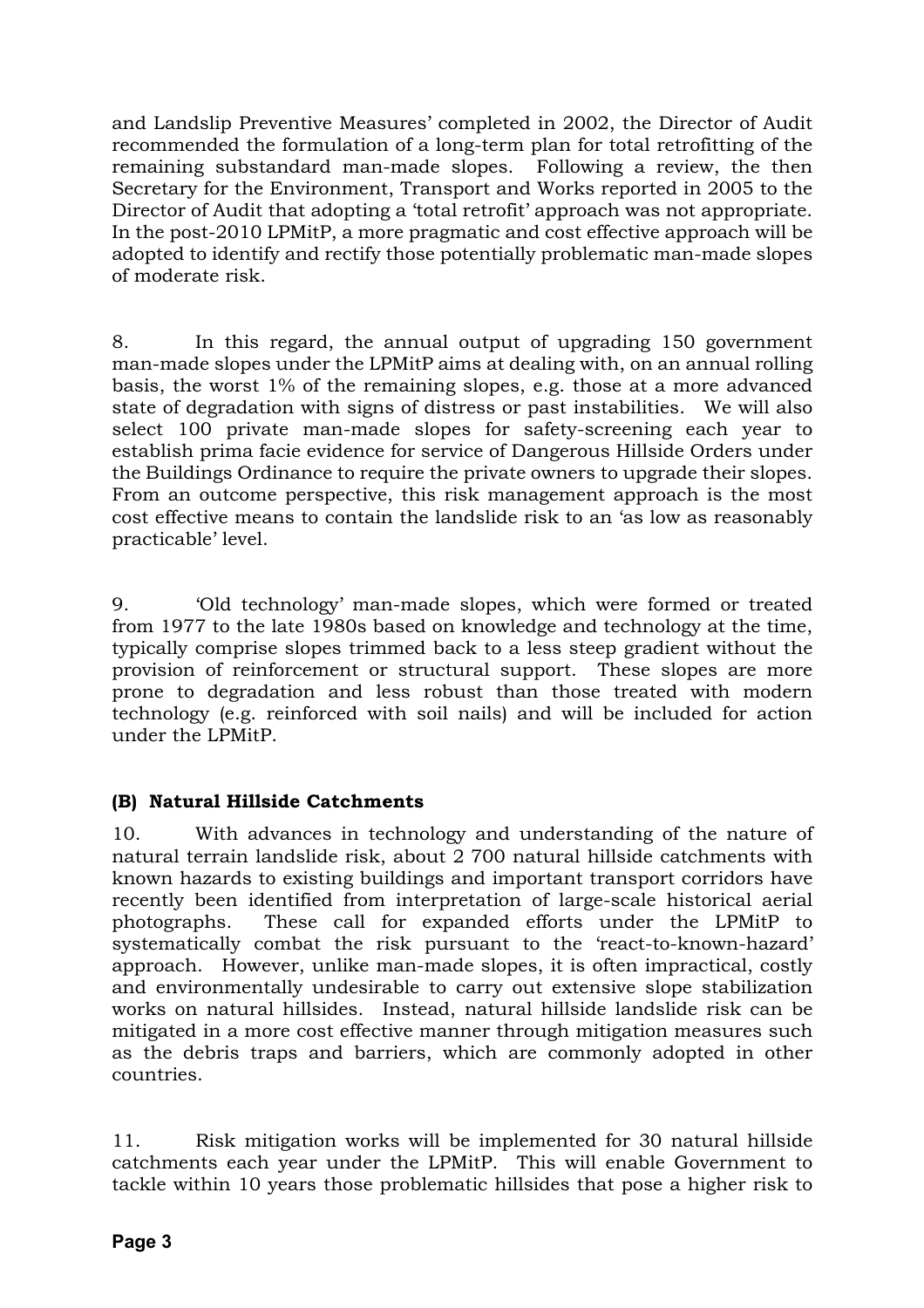the community. A risk-based priority ranking system will be used to select the most deserving natural hillside catchments with known hazards for action.

## **IMPLEMENTATION**

12. CEDD will embark on the investigation and study phases of LPMitP to ensure delivery of the target output from 2010 onwards, given that the typical lead-time for investigation, design and construction of slope works is about two years. The total annual expenditure required for the LPMitP is \$600 million, comprising \$300 million for dealing with substandard man-made slopes and \$300 million for dealing with natural hillside catchments. The funding is to be sourced from the existing Block Allocation under Capital Works Reserve Fund (CWRF) Head 705 Subhead 5001BX "Landslip preventive measures".

13. The LPMitP has the support of the Slope Safety Technical Review Board, which comprises three members of high international standing in the geotechnical field. The Board was established in 1995 to independently review the Government's work in slope safety management and advise on the technical aspects of the slope safety system. The Board will undertake an overview of the LPMitP on an annual basis and continue to benchmark our slope safety work with that of other developed countries. Furthermore, CEDD will conduct a review of the progress and effectiveness of the LPMitP in 2015.

14. In conjunction with the LPMitP, we will continue to control the standard of new slopes by checking their design and construction, undertake regular maintenance of government slopes to prevent deterioration, provide public education to maintain public awareness of landslide risk and issue landslip warnings during heavy rainfall to warn the public of the likelihood of landslides.

# **OTHER OPTIONS**

15. We have also explored the following options to address the landslide risk after 2010 but considered them inappropriate:

(a) Total retrofit - The scale of the works involved will be phenomenal and the huge cost will be disproportionate to the risk reduction that can be achieved, particularly for those man-made slopes and natural hillside catchments located in more remote areas. Significant social disruption would also result from the extensive slope works.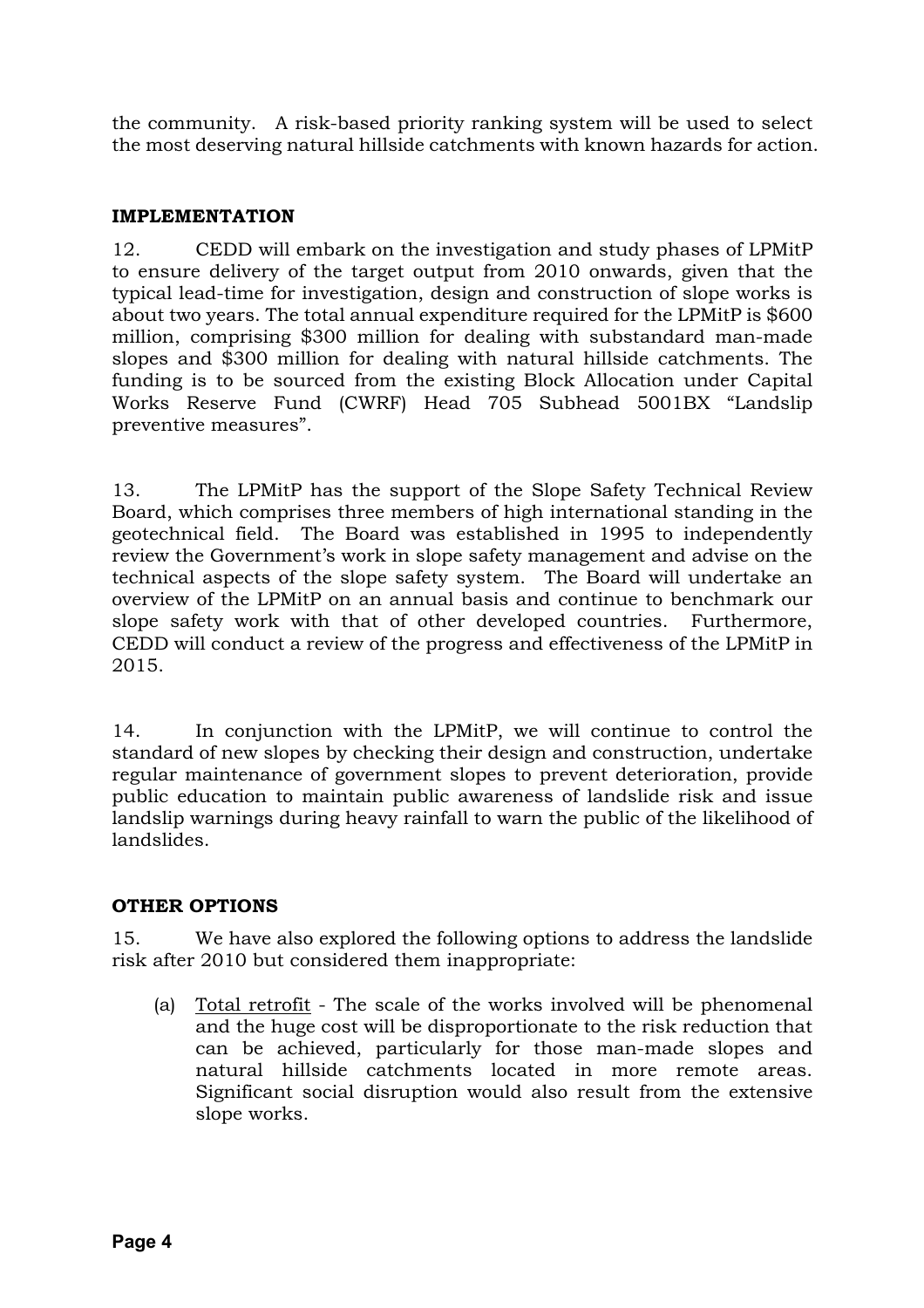(b) Urgent repairs following landslides – By only undertaking urgent repair works after the occurrence of landslides, this would cut the annual expenditure to about \$50 million to \$100 million. However, this is false economy and not sustainable as the risk-to-life to the community, as well as the repair and social costs, will increase with time due to progressive slope degradation.

## **IMPLICATIONS OF THE PROGRAMME**

16 The LPMitP has financial, civil service, economic, environmental and sustainability implications as set out at **Annex A**. It is in conformity with the Basic Law, including the provisions concerning human rights. They have no productivity implications.

### **PUBLIC CONSULTATION AND PUBLICITY**

17 Based on feedback from the ongoing public education and publicity programmes, members of the public are supportive of Government's continual efforts in improving slope safety. We will brief the relevant Legislative Council Panel details of the LPMitP. We will also announce and promote the LPMitP through relevant publicity vehicles and include it as part of our ongoing slope safety publicity campaign.

### **BACKGROUND**

A

18. Hong Kong is unique in terms of its combination of high seasonal rainfall, steep terrain in close proximity to dense urban development, a large stock of potentially substandard man-made slopes and high public expectation of slope safety. On average, some 300 landslides affecting the community are reported every year.

19. Following a number of landslide disasters in the 1970s which caused more than 150 fatalities, the former Geotechnical Control Office (now the Geotechnical Engineering Office of CEDD) was set up in 1977 to tackle the slope safety problem, in particular the existing high-risk substandard man-made slopes formed without geotechnical input. To do this, an on-going LPMP was launched in 1977. Under the LPMP, substandard government man-made slopes affecting major roads and developments were upgraded, in addition to conducting safety screening for private man-made slopes, in a risk-based priority order.

20. In response to the Kwun Lung Lau landslide of July 1994, the then Works Branch conducted a Slope Safety Review which recommended, inter alia, speeding up the upgrading of substandard slopes and maintenance of slopes. This led to the 5-year accelerated LPMP from 1995 to 2000. In addition, a territory-wide review conducted between 1994 and 1998 had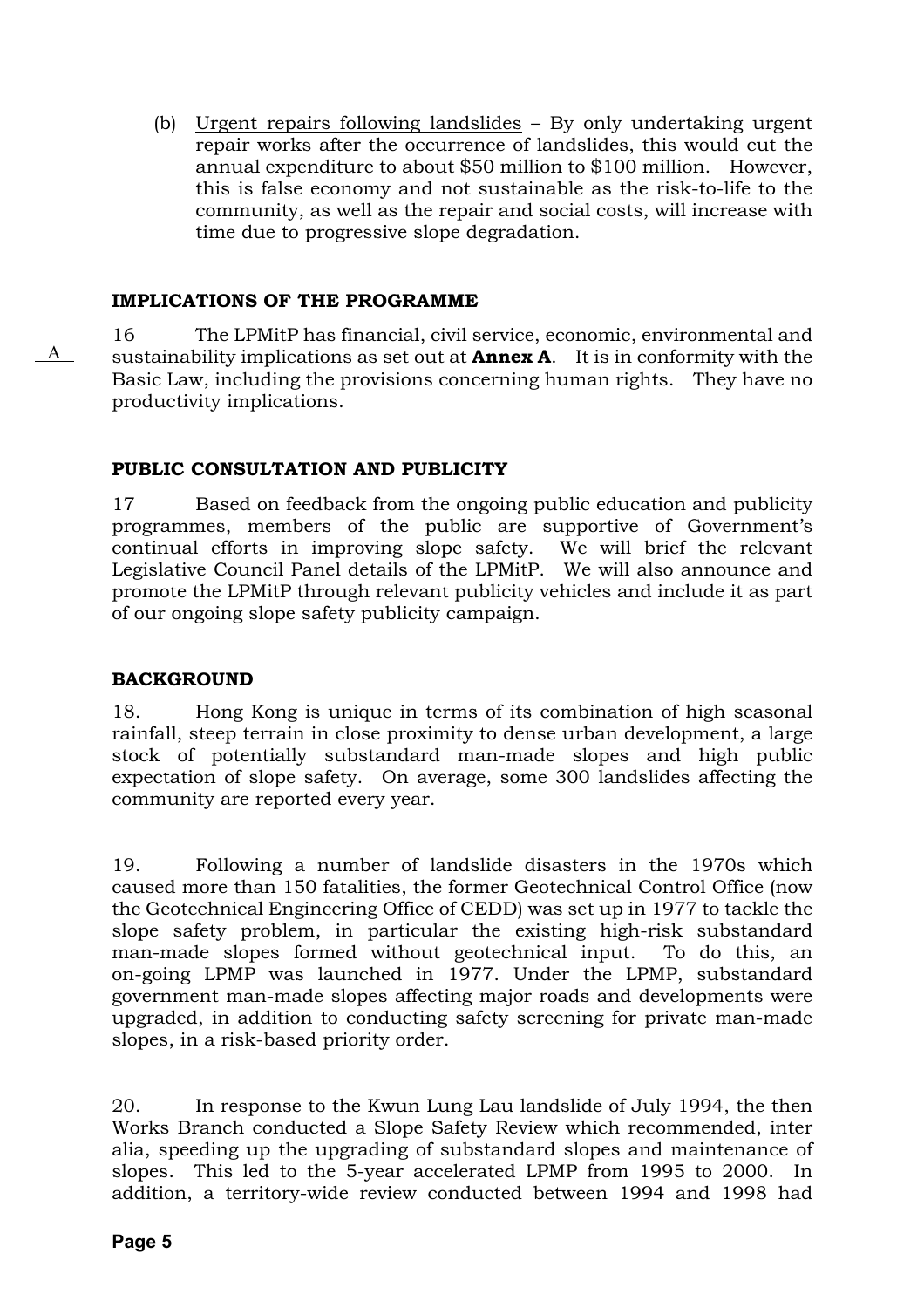registered more than 40 000 sizeable man-made slopes which were not previously included in the government catalogue of man-made slopes.

21. In view of the additional number of slopes identified in 1998 and to further reduce the likelihood of casualties and damage to property suffered by the community as a result of landslides, CEDD has drawn up an expanded 10-year LPMP to deal with the high-risk man-made slopes for commencement in 2000 and completion in 2010. This has brought about substantial improvement in the safety of slopes and a significant reduction in the number of landslide fatalities in recent years. In particular, there has not been any multiple-fatality landslide incident since 1995. Slope safety in Hong Kong is now comparable to that in countries such as Australia, Canada and the United States of America*.*

22. In conjunction with the LPMP, CEDD has been managing landslide risk through a suite of other measures including checking the design and construction of all new slopes, managing natural hillside landslide risk, investigating serious landslides, promoting public awareness and education and providing landslip warning and emergency response to landslides. These measures, together with the LPMP and the regular maintenance of government man-made slopes by the designated departments, form the key **EXECUTE:** THE TERM SUPPLET AND SERVICE AND COMPONENTS OF THE STATE STATES OF SAFETY SYSTEM, as detailed at **Annex B**.

### **ENQUIRIES**

23. Enquires may be directed to Dr Alex C. O. LI, Chief Assistant Secretary (Works)5 of Development Bureau on 2848-1149.

Development Bureau

November 2007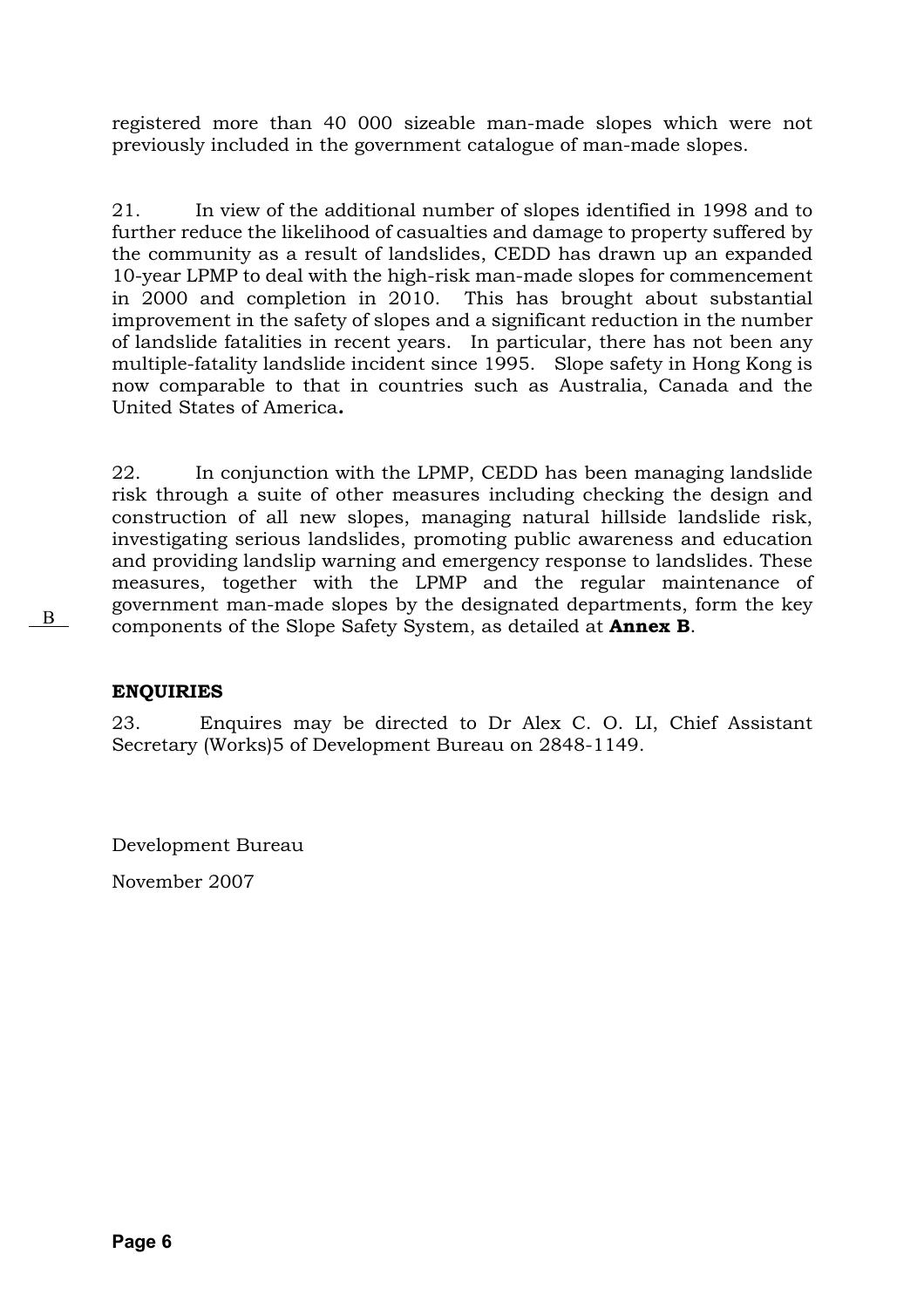# **Post-2010 Landslip Prevention and Mitigation Programme**

# **List of Annex**

- Annex A Implications of Post-2010 Landslip Prevention and Mitigation Programme (LPMitP)
- Annex B The Slope Safety System in Hong Kong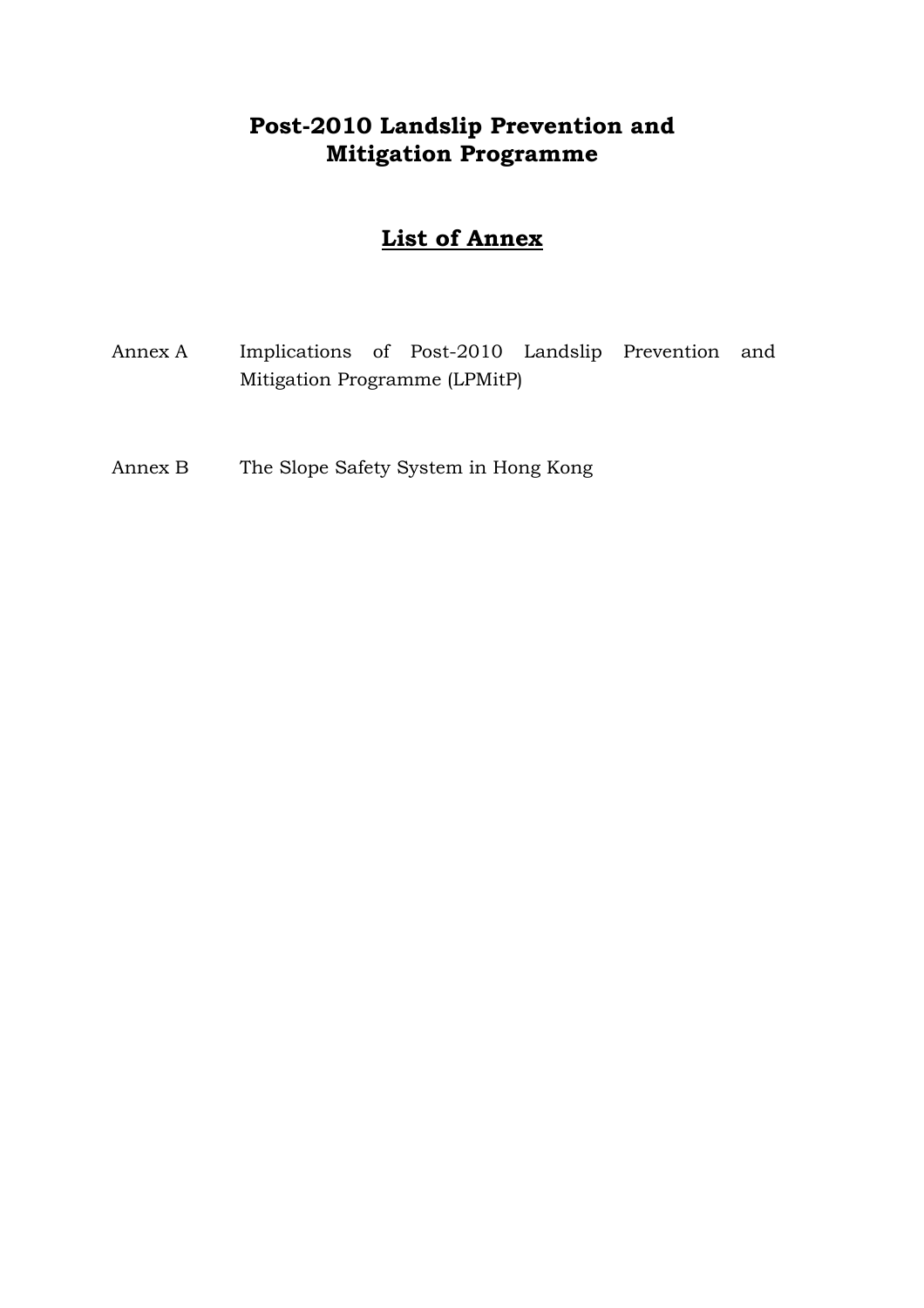### **Annex A**

# **Implications of Post-2010 Landslip Prevention and Mitigation Programme (LPMitP)**

#### **Financial and Civil Service Implications**

An annual provision of about \$600 million is needed from 2010-2011 onwards from the existing Block Allocation under CWRF Head 705 Subhead 5001BX for CEDD to implement the LPMitP. This is about \$300 million less than the average annual block allocation spending on the LPMP since 2000. In the event of a very large number of significant landslides in a very wet year, an additional annual expenditure of the order of \$50 million may be needed. We will seek annual provision under CWRF Subhead 5001BX Block Allocation in accordance with the established procedures.

2. Although the annual capital expenditure for the LPMitP will be 33% lower than that for the existing LPMP (\$600 million against \$900 million), it should be noted that natural hillside catchments to be covered under the LPMitP are substantially larger in area, and will involve mitigation works which are technically more complex than those for man-made slopes. Annual outputs under LPMitP cannot be realistically expanded or expedited because of the constraint in the availability of the geotechnical expertise in the industry. We therefore consider that the current staff resources in CEDD and other relevant government departments should be maintained to cope with the LPMitP. However, should there be savings in staff resources, the departments concerned will ensure that they will be gainfully deployed to other priority areas.

### **Economic Implications**

3. The LPMitP will continue Government's investment in slope safety, and thereby sustains job opportunities for the construction sector. Control of landslide risk will minimize adverse socio-economic impacts that may be brought by landslides to the community, and reinforce Hong Kong's reputation as a modern metropolitan city and tourist hub.

### **Environmental Implications**

4. Landslip prevention and mitigation works are generally not classified as Designated Projects under the Environmental Impact Assessment Ordinance (EIAO). For individual sites which fall partly or wholly within country parks, conservation areas, sites of special scientific interests or other sensitive areas as defined under the Ordinance, we will follow the statutory procedures to apply for Environmental Permits as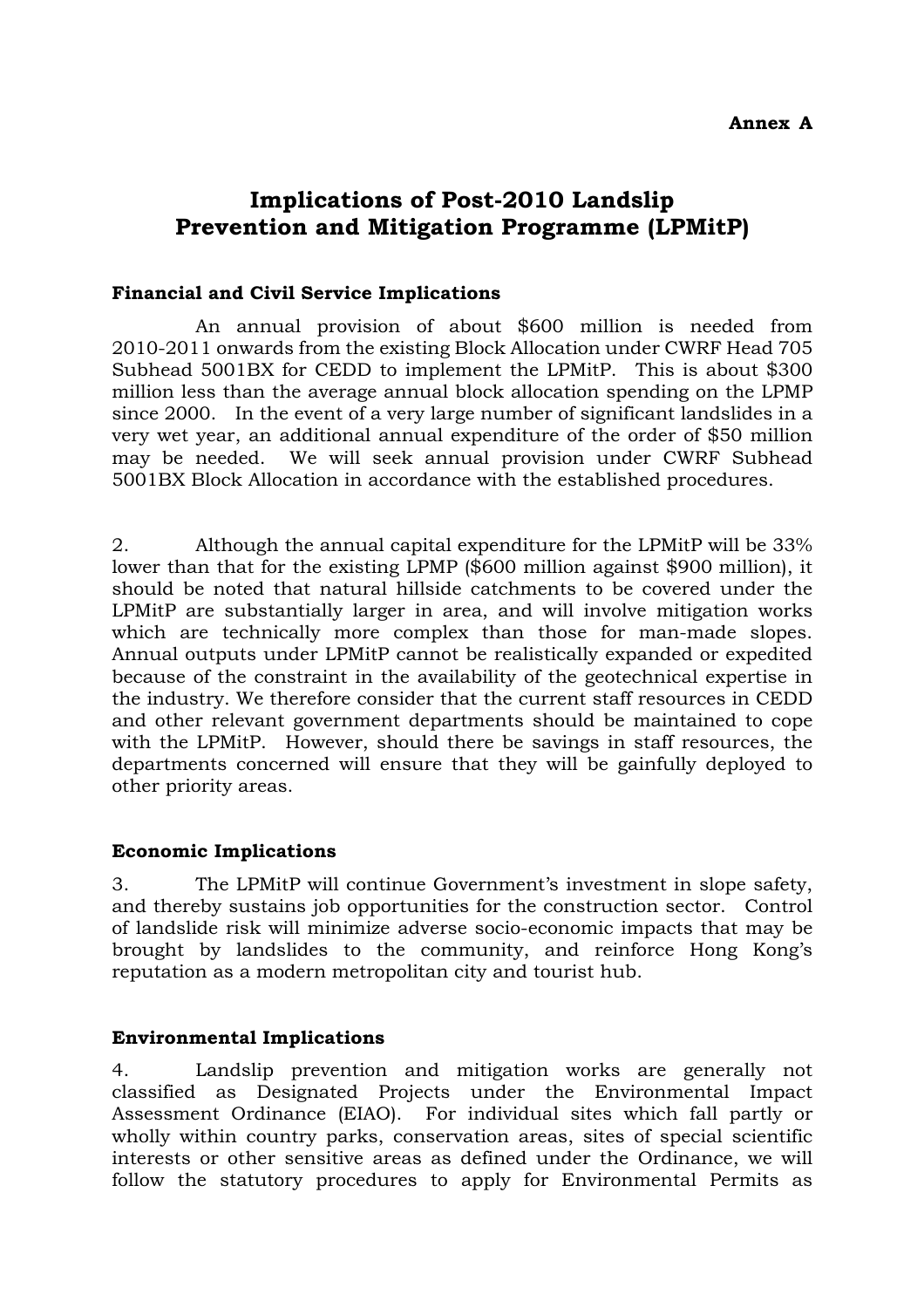required under the EIAO prior to implementation. Past experience has indicated that suitable landslip prevention and mitigation measures can be identified and implemented with minimal adverse environmental effects. When considering landslip prevention and mitigation strategy for individual sites, due consideration will be given to options with minimal environmental effects. In addition, we will implement the required environmental mitigation measures to control dust, noise and site run-off during construction.

#### **Sustainability Implications**

5. The project will reduce the landslide risk to the public. Upgraded slopes will be vegetated and landscaped, and natural hillsides will be restored to a natural setting. Native species will be used in greening of man-made slopes and natural hillsides as far as possible. Mitigation measures will be implemented to minimize any adverse environmental impact of works on individual slopes or hillside catchments. The project is conducive to the sustainability principle of providing a living environment and pursuing policies which promote and protect the physical health and safety of the people of Hong Kong*.*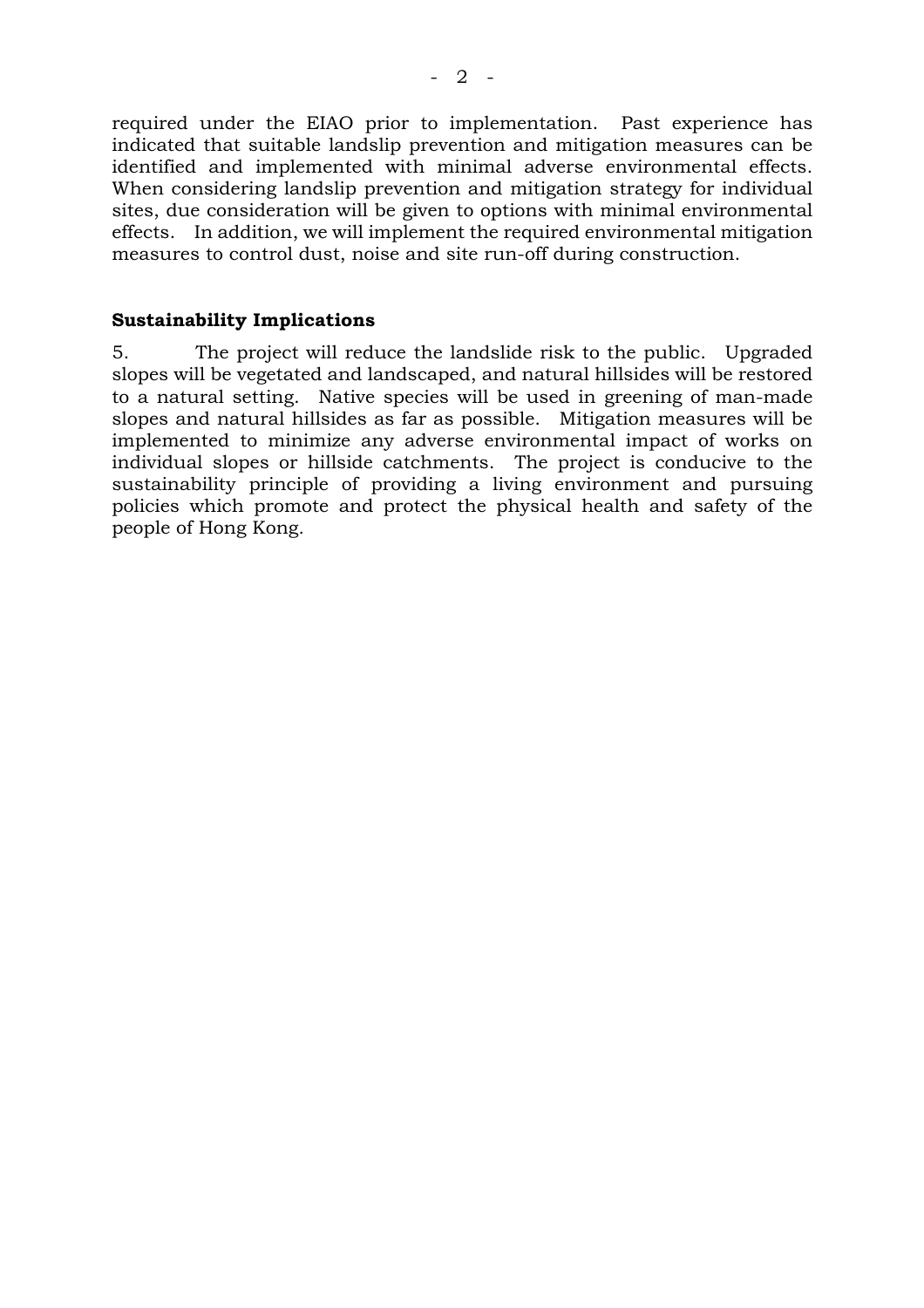### **Annex B**

# **The Slope Safety System in Hong Kong**

#### **Strategic Components of Slope Safety System**

Hong Kong is vulnerable to landslide risk from man-made slopes and natural hillsides. The Slope Safety System, administered by the Geotechnical Engineering Office (GEO) of CEDD, is aimed at controlling landslide risk to meet public expectations. The key components of the system are described below.

### **Checking of New Slopes**

2. The GEO/CEDD checks the designs of all new slope formations and undertakes site audits during construction. Private developments are regulated through the Buildings Ordinance whereas government slope works are controlled under an administrative mandate.

### **Upgrading Existing Substandard Slopes and Managing Natural Terrain Landslide Risk**

3. High-risk substandard man-made slopes have been systematically investigated and rectified in a risk-based priority order under the LPMP managed by the GEO/CEDD, with some smaller-sized slopes assigned to other government departments for action. Substandard government slopes are upgraded to modern safety standards. Private slopes are subjected to safety-screening studies to establish prima facie evidence for serving a Dangerous Hillside Order under the Buildings Ordinance, through which owners are statutorily required to take follow-up actions. An integral part of the work is systematic landslide investigation which helps to identify slopes with instability problems that deserve out-of-turn action.

4. With regard to natural hillsides, Government's policy is to undertake studies and risk mitigation works where significant landslide hazard becomes evident, in accordance with the 'react-to-known-hazard' approach. Natural hillside landslide risk can be mitigated through land-use planning and mitigation measures.

### **Maintaining Man-made Slopes Regularly**

5. We have pledged to maintain all registered government man-made slopes to ensure that the man-made measures, such as drainage channels on the slopes and slope surface cover, would serve their intended functions. If not properly maintained, the slopes will be vulnerable to localised failures